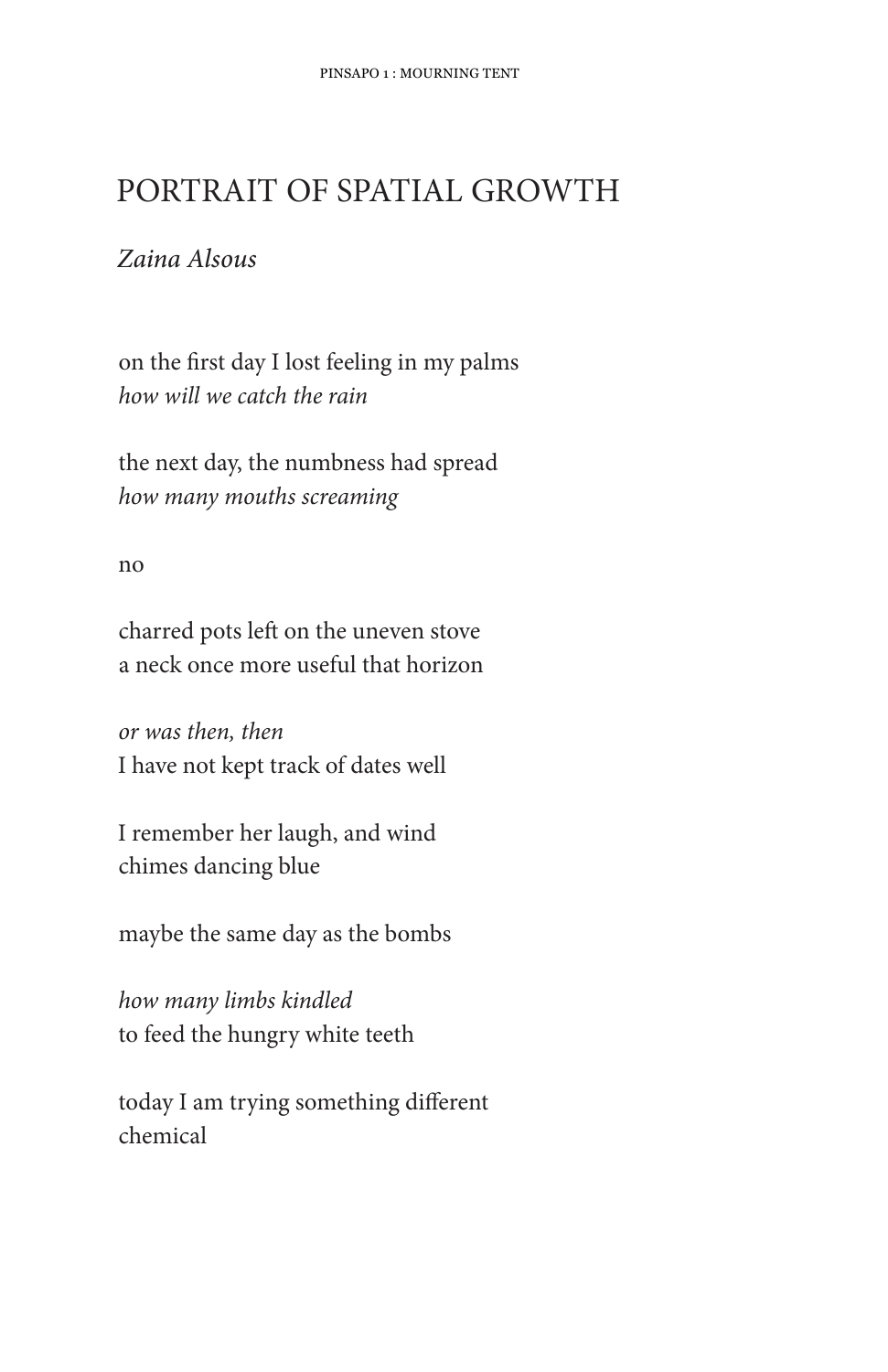compositions become silhouettes of no I hollow minarets of sea to retrieve the bodies of bodies a hurricane of bodies a cyclone isn't revenge a kind of weather the next day I am neblina concealing indigo escape another day I am carved a monument to nobodies and the next day I will be a poet no one on the picket line chanting no more roses or seeming or to be continued words are a constitution what we say or do not say arranges the bones of treason I don't mean to preach violence but the violets are armed and Eden has opened the battlefield